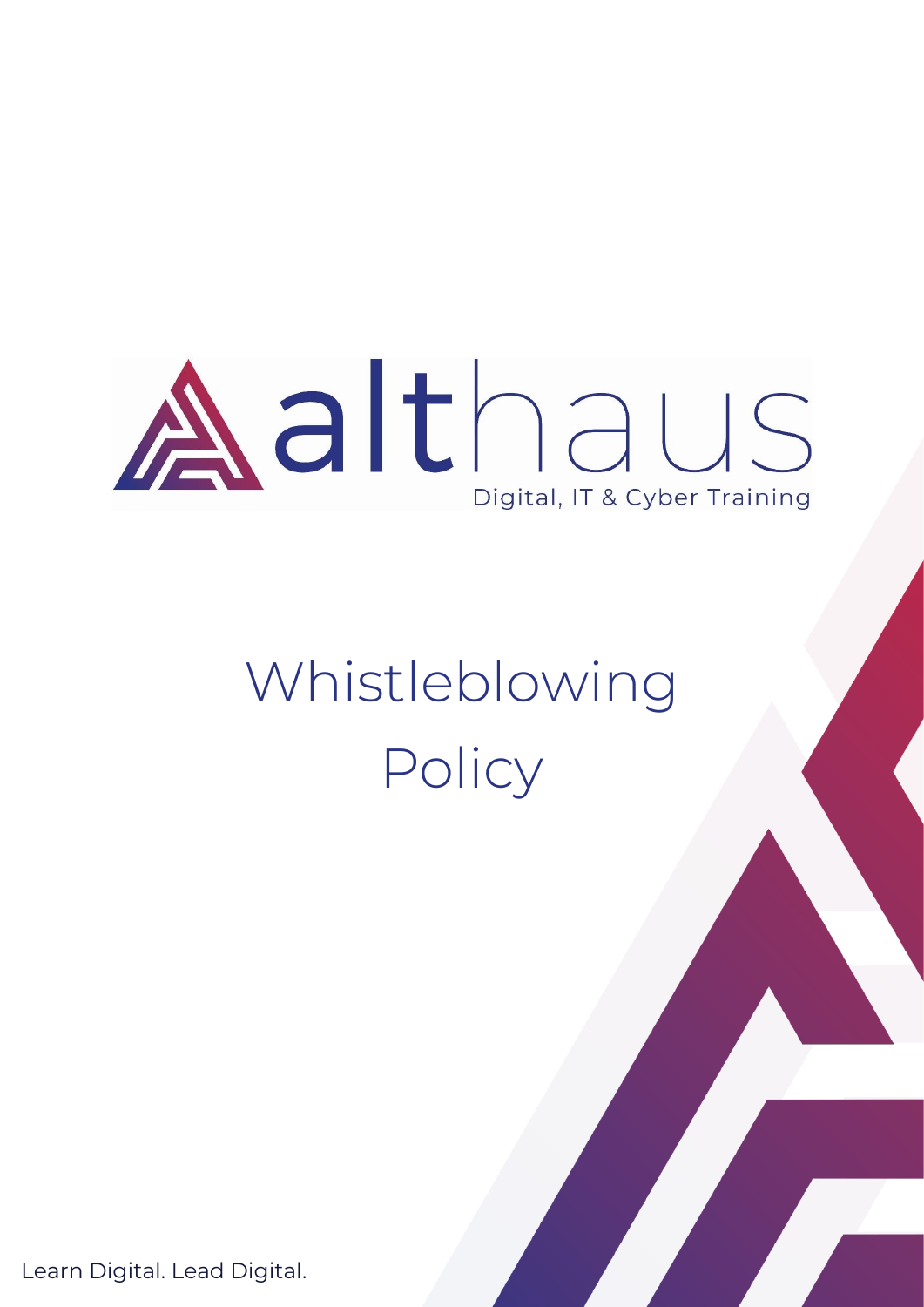

### Contents

|                | About this policy                    | 3  |
|----------------|--------------------------------------|----|
| $\overline{2}$ | Personnel responsible for the policy | 3  |
| 3              | What is whistleblowing?              | 4  |
| 4              | Raising a whistleblowing concern     | 5  |
| 5              | Confidentiality                      | 5. |
| 6              | Investigation and outcome            | 5  |
| 7              | If you are not satisfied             | 6  |
| 8              | <b>External disclosures</b>          | 6  |
| $\Theta$       | Contacts                             |    |

POLICY NUMBER: 2.8.2 VERSION NUMBER: V1 DATE ISSUED: 01.06.2022 REVIEW DATE: 01.06.2022

Learn Digital. Lead Digital.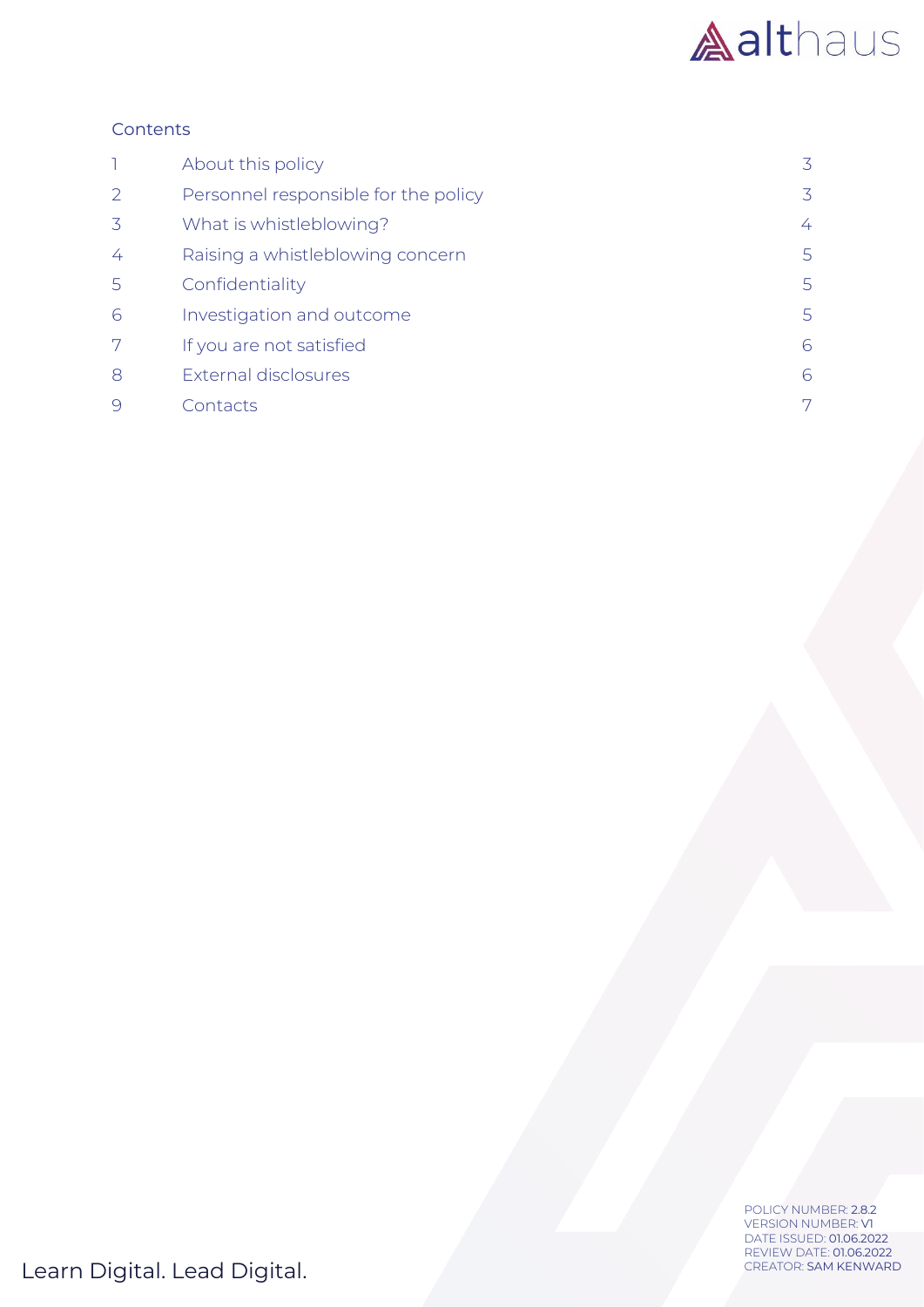

#### <span id="page-2-0"></span>1 About this policy

We are committed to conducting our business with honesty and integrity, and we expect all staff to maintain high standards in accordance with our Code of Conduct. However, all organisations face the risk of things going wrong from time to time, or of unknowingly harbouring illegal or unethical conduct. A culture of openness and accountability is essential in order to prevent such situations occurring and to address them when they do occur.

The aims of this policy are:

- (a) To encourage staff and learners to report suspected wrongdoing as soon as possible, in the knowledge that their concerns will be taken seriously and investigated as appropriate, and that their confidentiality will be respected.
- (b) To provide staff and learners with guidance as to how to raise those concerns.
- (c) To reassure staff and learners that they should be able to raise genuine concerns without fear of reprisals, even if they turn out to be mistaken.

This policy covers all employees, officers, consultants, contractors, volunteers, interns, casual workers, agency workers and learners.

This policy does not form part of any employee's contract of employment and we may amend it at any time.

#### 2 Personnel responsible for the policy

<span id="page-2-1"></span>The Board has overall responsibility for this policy, and for reviewing the effectiveness of actions taken in response to concerns raised under this policy.

The Whistleblowing Officer has day-to-day operational responsibility for this policy, and must ensure that all managers and other staff who may deal with concerns or investigations under this policy receive regular and appropriate training.

The Whistleblowing Officer, in conjunction with the Board should review this policy from a legal and operational perspective at least once a year.

All staff are responsible for the success of this policy and should ensure that they use it to disclose any suspected danger or wrongdoing. Staff are invited to comment on this policy and suggest ways in which it might be improved. Comments, suggestions and queries should be addressed to the Whistleblowing Officer.

> POLICY NUMBER: 2.8.2 VERSION NUMBER: V1 DATE ISSUED: 01.06.2022 REVIEW DATE: 01.06.2022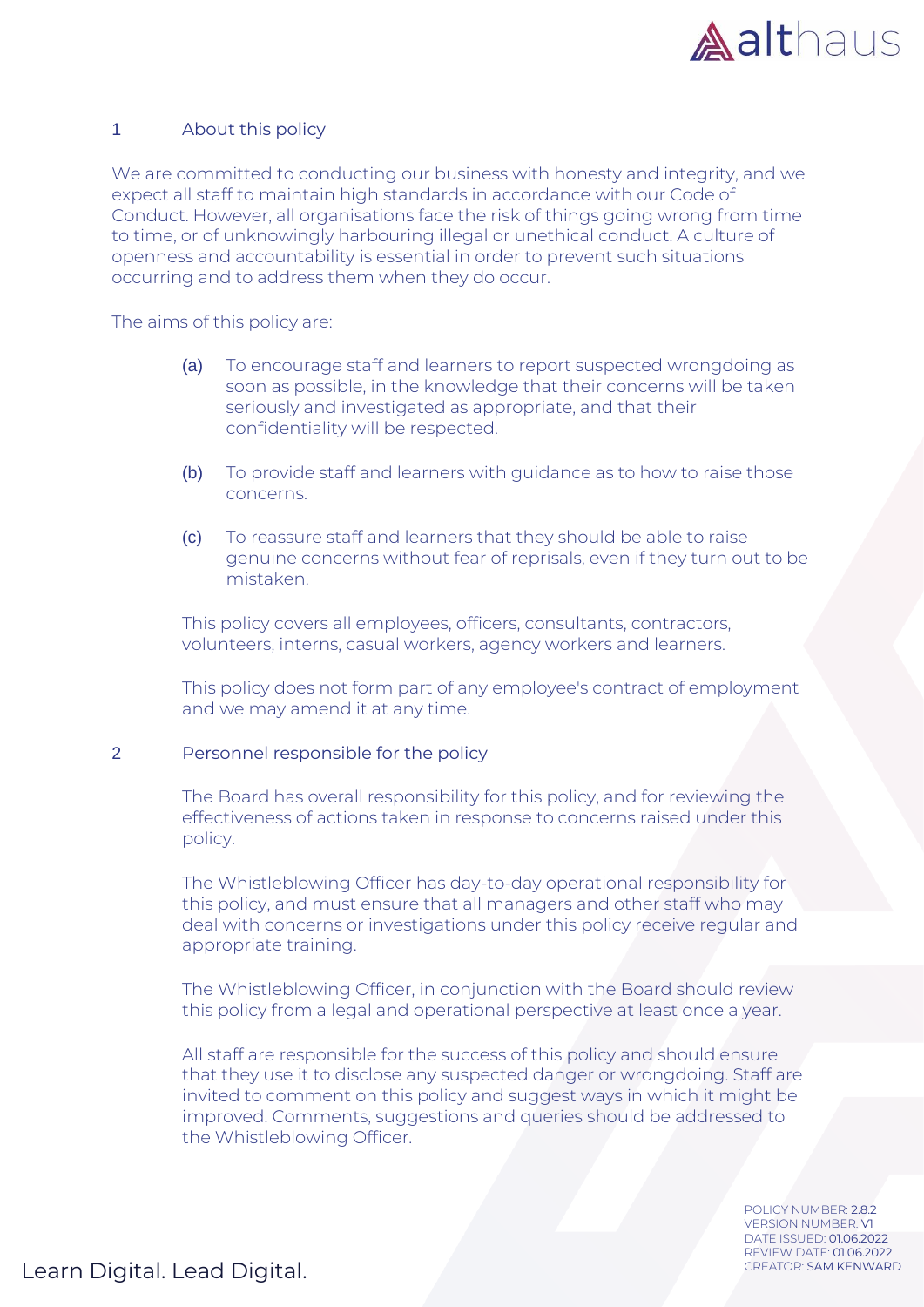

#### <span id="page-3-0"></span>3 What is whistleblowing?

Whistleblowing is the disclosure of information which relates to suspected wrongdoing or dangers at work and the delivery of our training provision. This may include:

- (a) criminal activity;
- (b) failure to comply with any legal or professional obligation or regulatory requirements;
- (c) miscarriages of justice;
- (d) danger to health and safety;
- (e) damage to the environment;
- (f) bribery under our Anti-corruption and Bribery Policy;
- (g) facilitating tax evasion
- (h) financial fraud or mismanagement;
- (i) breach of our internal policies and procedures including our Code of Conduct;
- (j) conduct likely to damage our reputation or financial wellbeing;
- (k) unauthorised disclosure of confidential information;
- (l) negligence;
- (m) the deliberate concealment of any of the above matters.

A whistleblower is a person who raises a genuine concern relating to any of the above. If you have any genuine concerns related to suspected wrongdoing or danger affecting any of our activities (a whistleblowing concern) you should report it under this policy.

This policy should not be used for complaints relating to your own personal circumstances, such as the way you have been treated at work or learning environment. In those cases, you should use the Grievance Procedure or Antiharassment and Bullying Policy as appropriate.

If you are uncertain whether something is within the scope of this policy you should seek advice from the Whistleblowing Officer, whose contact details are at the end of this policy.

> POLICY NUMBER: 2.8.2 VERSION NUMBER: V1 DATE ISSUED: 01.06.2022 REVIEW DATE: 01.06.2022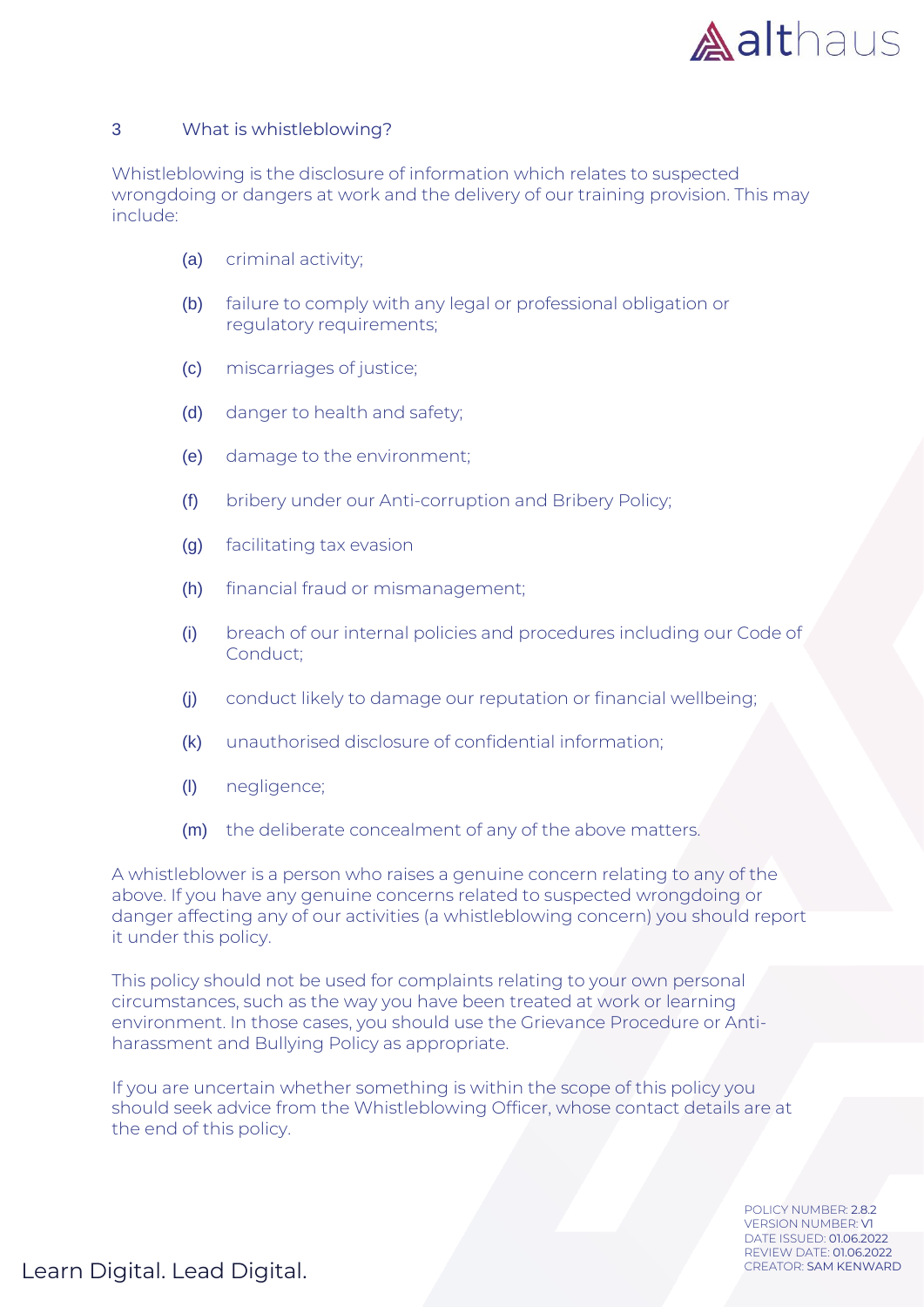

#### <span id="page-4-0"></span>4 Raising a whistleblowing concern

We hope that in many cases you will be able to raise any concerns with your line manager or skills coach. You may tell them in person or put the matter in writing if you prefer. They may be able to agree a way of resolving your concern quickly and effectively. In some cases, they may refer the matter to the Whistleblowing Officer.

However, where the matter is more serious, or you feel that your line manager has not addressed your concern, or you prefer not to raise it with them for any reason, you should contact one of the following:

- (a) The Whistleblowing Officer
- (b) Our confidential telephone hotline
- (c) The CEO

Contact details are set out at the end of this policy.

We will arrange a meeting with you as soon as possible to discuss your concern. You may bring a colleague or union representative to any meetings under this policy. Your companion must respect the confidentiality of your disclosure and any subsequent investigation.

We will take down a written summary of your concern and provide you with a copy after the meeting. We will also aim to give you an indication of how we propose to deal with the matter.

#### <span id="page-4-1"></span>5 Confidentiality

We hope that staff and learners will feel able to voice whistleblowing concerns openly under this policy. However, if you want to raise your concern confidentially, we will make every effort to keep your identity secret. If it is necessary for anyone investigating your concern to know your identity, we will discuss this with you.

We do not encourage staff or learners to make disclosures anonymously. Proper investigation may be more difficult or impossible if we cannot obtain further information from you. It is also more difficult to establish whether any allegations are credible. Whistleblowers who are concerned about possible reprisals if their identity is revealed should come forward to the Whistleblowing Officer or one of the other contact points listed in paragraph [4](#page-4-0) and appropriate measures can then be taken to preserve confidentiality. If you are in any doubt you can seek advice from Protect, the independent whistleblowing charity, who offer a confidential helpline. Their contact details are at the end of this policy.

#### <span id="page-4-2"></span>6 Investigation and outcome

Once you have raised a concern, we will carry out an initial assessment to determine the scope of any investigation. We will inform you of the outcome of our assessment. You may be required to attend additional meetings in order to provide further information.

> POLICY NUMBER: 2.8.2 VERSION NUMBER: V1 DATE ISSUED: 01.06.2022 REVIEW DATE: 01.06.2022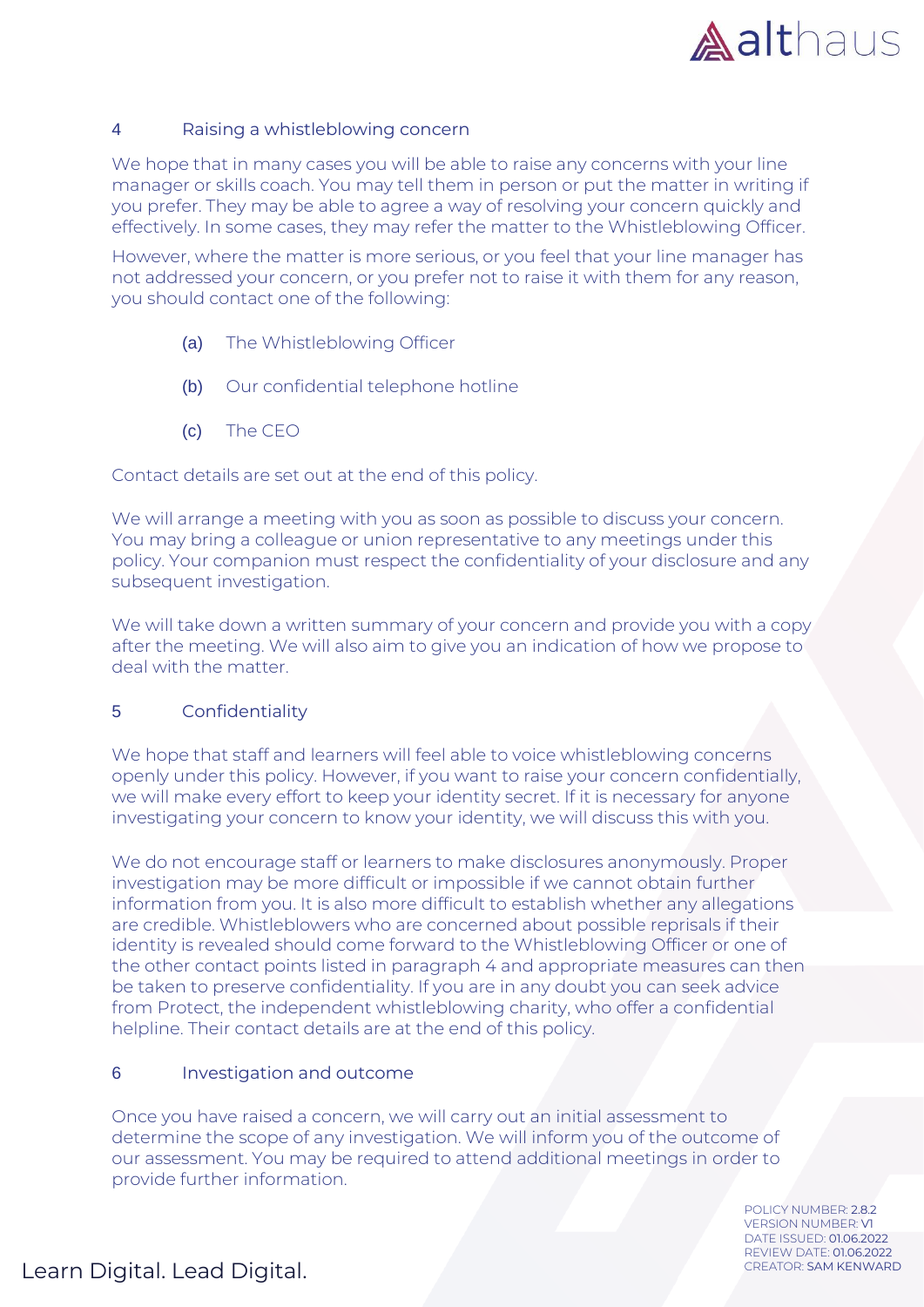

In some cases, we may appoint an investigator or team of investigators including staff with relevant experience of investigations or specialist knowledge of the subject matter. The investigator(s) may make recommendations for change to enable us to minimise the risk of future wrongdoing.

We will aim to keep you informed of the progress of the investigation and its likely timescale. However, sometimes the need for confidentiality may prevent us giving you specific details of the investigation or any disciplinary action taken as a result. You should treat any information about the investigation as confidential.

If we conclude that a whistleblower has made false allegations maliciously, the whistleblower will be subject to further/disciplinary action.

#### <span id="page-5-0"></span>7 If you are not satisfied

While we cannot always guarantee the outcome you are seeking, we will try to deal with your concern fairly and in an appropriate way. By using this policy you can help us to achieve this.

If you are not happy with the way in which your concern has been handled, you can raise it with one of the other key contacts in paragraph [4.](#page-4-0) Alternatively, you may contact the chairman of the Board of Directors. Contact details are set out at the end of this policy.

#### <span id="page-5-1"></span>8 External disclosures

The aim of this policy is to provide an internal mechanism for reporting, investigating and remedying any wrongdoing in the workplace/learning environment. In most cases you should not find it necessary to alert anyone externally.

The law recognises that in some circumstances it may be appropriate for you to report your concerns to an external body such as a regulator. It will very rarely if ever be appropriate to alert the media. We strongly encourage you to seek advice before reporting a concern to anyone external. The independent whistleblowing charity, Protect, operates a confidential helpline. They also have a list of prescribed regulators for reporting certain types of concern. Their contact details are at the end of this policy.

Whistleblowing concerns usually relate to the conduct of our staff, but they may sometimes relate to the actions of a third party, such as a customer, supplier, learner or apprentice employer. In some circumstances the law will protect you if you raise the matter with the third party directly. However, we encourage you to report such concerns internally first. You should contact your line manager or one of the other individuals set out in paragraph [4](#page-4-0) for guidance.

> POLICY NUMBER: 2.8.2 VERSION NUMBER: V1 DATE ISSUED: 01.06.2022 REVIEW DATE: 01.06.2022